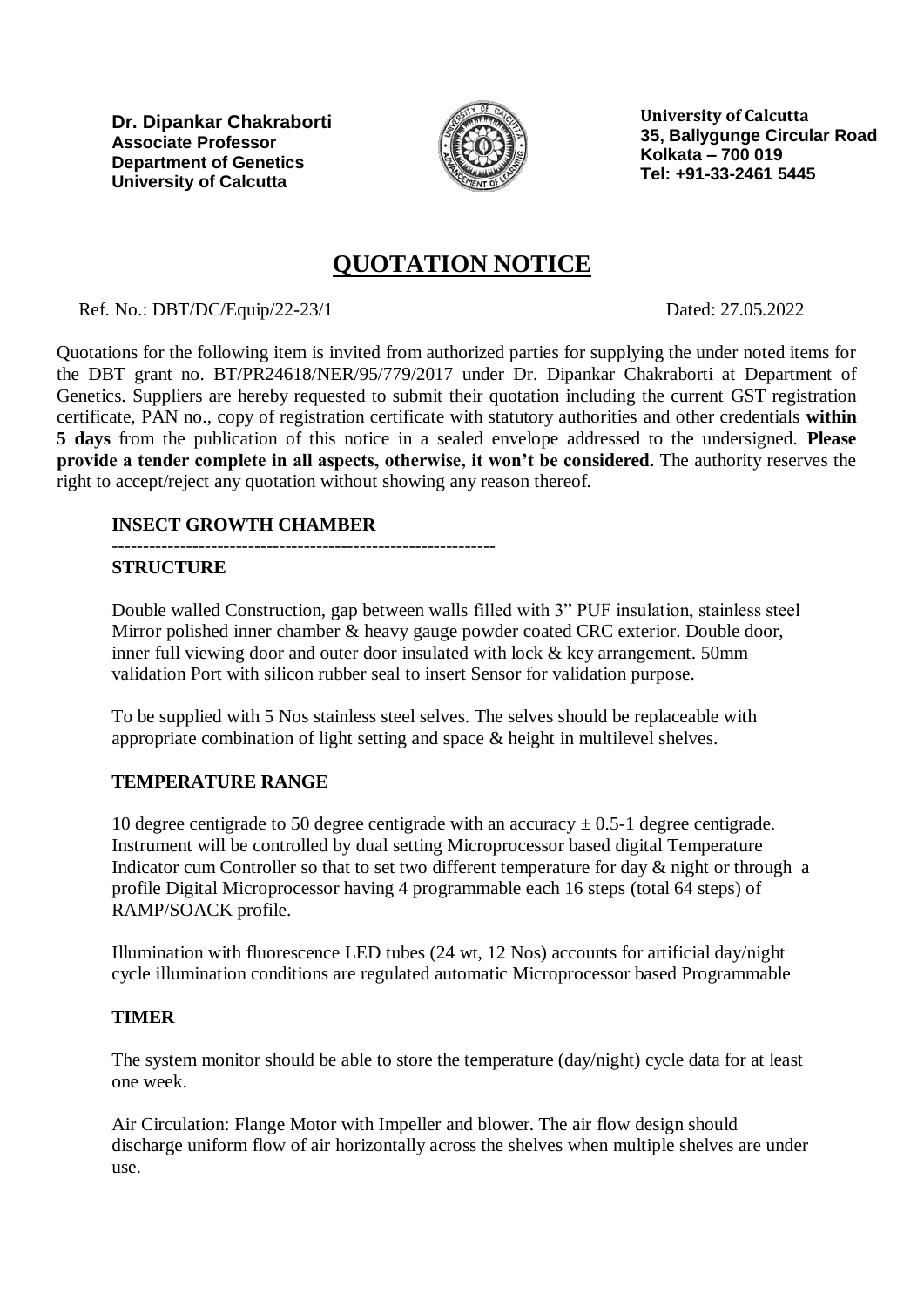Heating System: Cylindrical shape ISI Mark Heater made in brass,

### **COOLING SYSTEM**

Hermitically sealed CFC free EMERSION Compressor (minimum 1 ton) with R134a refrigerant.

The unit mounted on castor wheels with front lock arrangement. The unit is operated by 220/230 Volts, 50Hz. AC Mains.

### **HUMIDITY CREATION**

Humidity should be created through steam injection process and to be controlled by microprocessor based digital P.I.D indicator cum controller with humidity sensor.

### **SAFETY DEVICE**

There will be incorporation of a safety device inside the Growth Chamber to switch off the lights if temperature increases due to any fault in the compressor and simultaneous maintenance of the Room/ambient temperature.

### **CAPACITY:** 16 Cuft

**Servo control Stabilizer of 5Kva to be supplied with the instrument.**

#### **Annual maintenance contract to be included for 3 years**.

Yours faithfully,

### **Dr. Dipankar Chakraborti**

Department of Genetics, University of Calcutta 35, Ballygunge Circular Road Kolkata – 700 019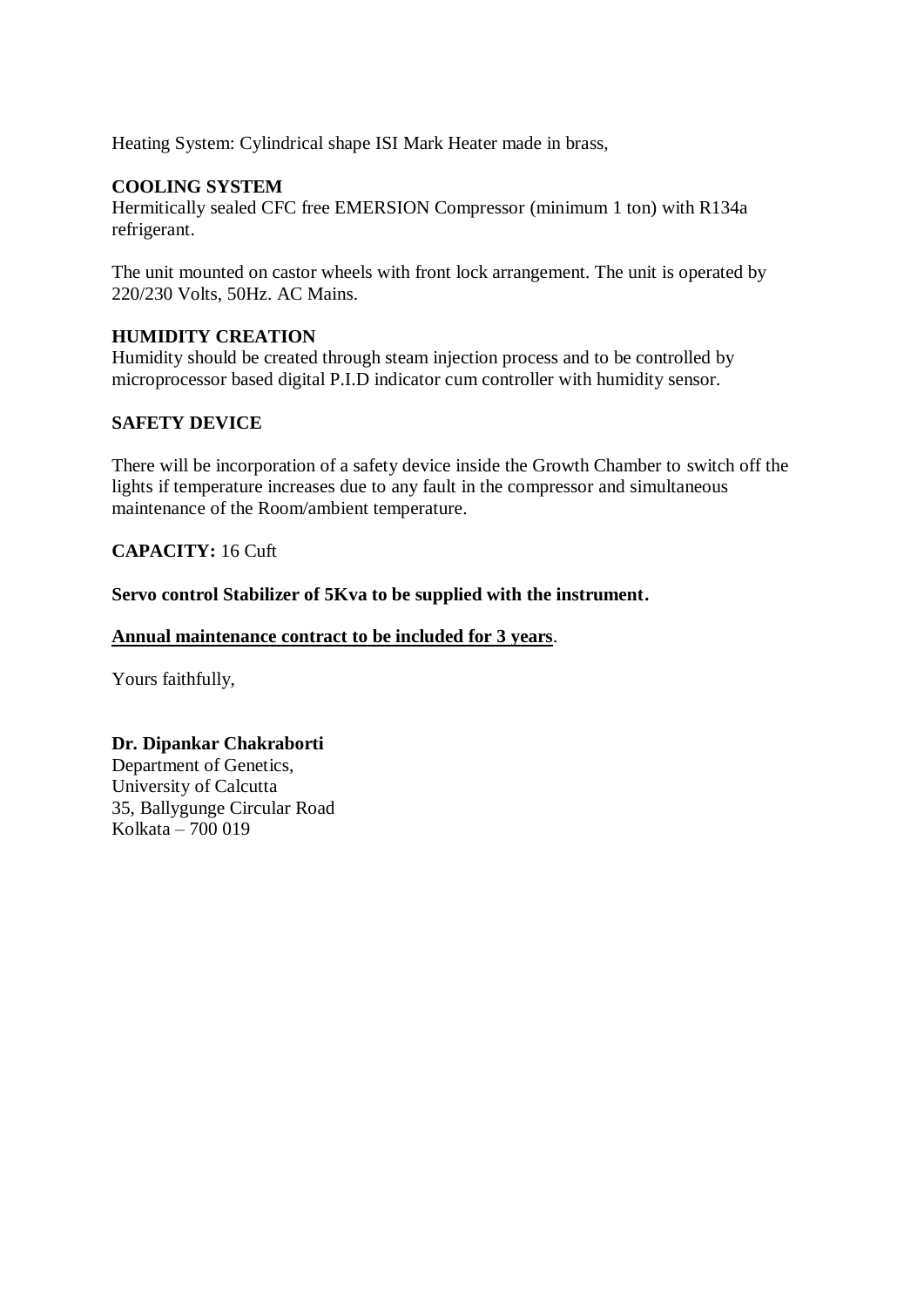

**University of Calcutta 35, Ballygunge Circular Road Kolkata – 700 019 Tel: +91-33-2461 5445**

## **QUOTATION NOTICE**

Ref. No.: DBT/DC/Equip/22-23/2 Date: 27.05.2022

Quotations for the following item is invited from authorized parties for supplying the under noted items for the DBT grant no. BT/PR24618/NER/95/779/2017 under Dr. Dipankar Chakraborti at Department of Genetics. Suppliers are hereby requested to submit their quotation including the current GST registration certificate, PAN no., copy of registration certificate with statutory authorities and other credentials **within 5 days** from the publication of this notice in a sealed envelope addressed to the undersigned. **Please provide a tender complete in all aspects, otherwise, it won't be considered.** The authority reserves the right to accept/reject any quotation without showing any reason thereof.

## **Refrigerated Centrifuge**

| <b>Item</b>                              | <b>Make</b>                                             | <b>Specification</b>                                                                                                                                                                                                                                                                                                                                                                                                                                                                                                           | OTY |
|------------------------------------------|---------------------------------------------------------|--------------------------------------------------------------------------------------------------------------------------------------------------------------------------------------------------------------------------------------------------------------------------------------------------------------------------------------------------------------------------------------------------------------------------------------------------------------------------------------------------------------------------------|-----|
| <b>Refrigerated</b><br><b>Centrifuge</b> | Remi<br>make.<br><b>Model:</b><br><b>NEYA</b><br>$-16R$ | Maximum speed: 16000 rpm (fixed angle)<br>Temperature range: $0^{\circ}$ C to +40 $^{\circ}$ C<br>Display temperature: Yes ( $\rm{°C}$ and $\rm{°F}$ )<br>Programs: 10 programs with protection function<br>Maximum capacity: $4 \times 175$ ml (swing out) – 6 x<br>100 ml (fixed angle)<br>Controlled by microprocessor and backlit color<br>LCD display with<br>Digital adjustment of acceleration and<br>deceleration levels<br>24 x 2ml Angle Rotor for 2ml Micro Tubes<br>with Reducers RE 2-05 (for 0.5ml) $\&$ RE 2-02 |     |
|                                          |                                                         | (for $0.2ml$ )- A 24-2<br><b>Servo control Stabilizer</b>                                                                                                                                                                                                                                                                                                                                                                                                                                                                      |     |

Yours faithfully,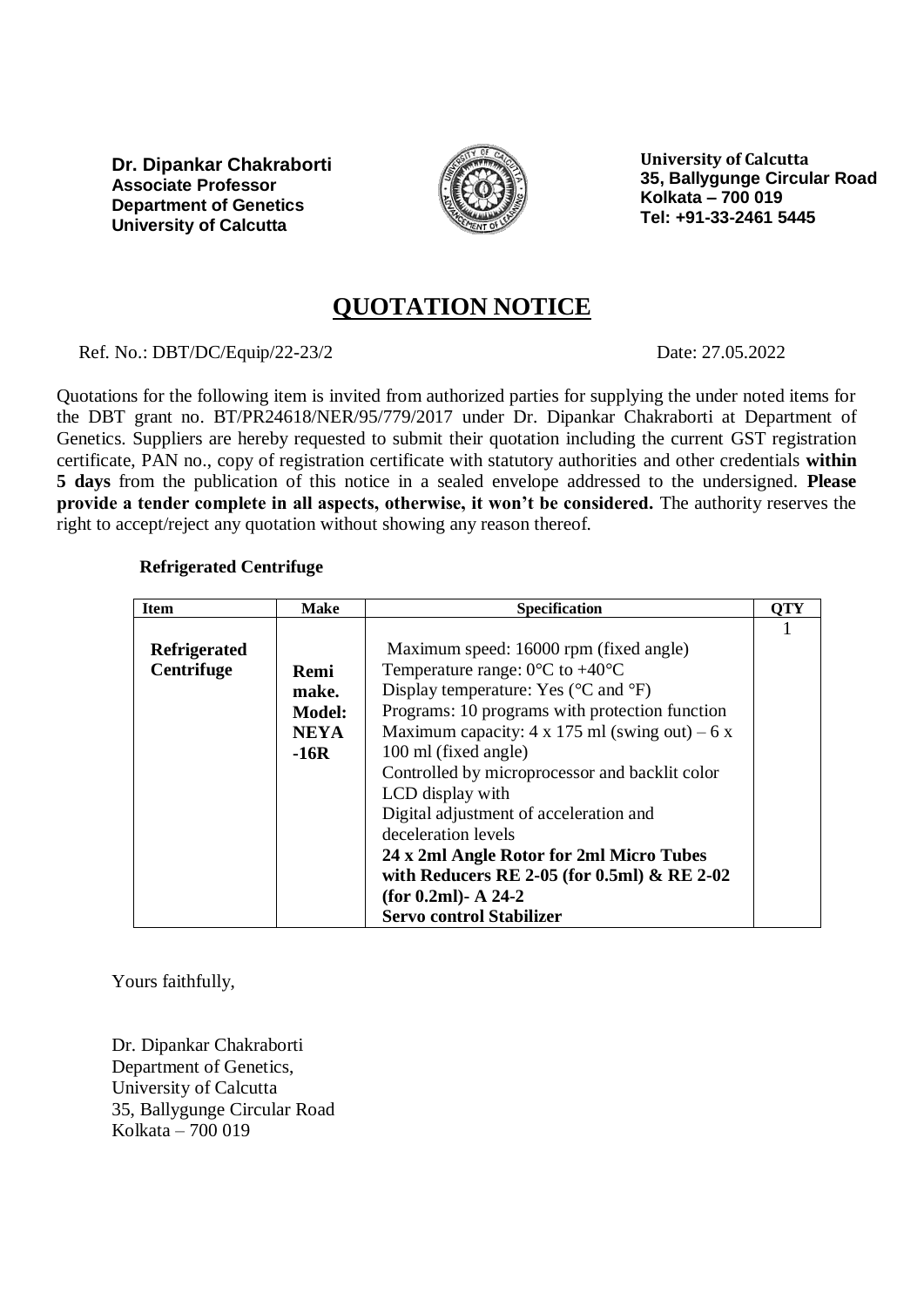

**University of Calcutta 35, Ballygunge Circular Road Kolkata – 700 019 Tel: +91-33-2461 5445**

# **QUOTATION NOTICE**

Ref. No.: DBT/DC/Equip/22-23/3 Date: 27.05.2022

Quotations for the following item is invited from authorized parties for supplying the under noted items for the DBT grant no. BT/PR24618/NER/95/779/2017 under Dr. Dipankar Chakraborti at Department of Genetics. Suppliers are hereby requested to submit their quotation including the current GST registration certificate, PAN no., copy of registration certificate with statutory authorities and other credentials **within 5 days** from the publication of this notice in a sealed envelope addressed to the undersigned. **Please provide a tender complete in all aspects, otherwise, it won't be considered.** The authority reserves the right to accept/reject any quotation without showing any reason thereof.

## **Upgradation of existing gel documentation system**

| <b>Item</b>                    | <b>Specification</b>                                                                                                                                                                                                                                                                                                                                                                                                                                                                                                                                                                                                                                                                                                                                                    | <b>QTY</b> |
|--------------------------------|-------------------------------------------------------------------------------------------------------------------------------------------------------------------------------------------------------------------------------------------------------------------------------------------------------------------------------------------------------------------------------------------------------------------------------------------------------------------------------------------------------------------------------------------------------------------------------------------------------------------------------------------------------------------------------------------------------------------------------------------------------------------------|------------|
| Upgradation of<br>existing gel | <b>Gel Doc Upgradation of Existing instrument:</b>                                                                                                                                                                                                                                                                                                                                                                                                                                                                                                                                                                                                                                                                                                                      | 1          |
| documentation<br>system        | <b>Existing instrument Transilluminator</b><br><b>Add on SmartDoc 2.0</b>                                                                                                                                                                                                                                                                                                                                                                                                                                                                                                                                                                                                                                                                                               |            |
|                                | Imaging enclosure works with all common smart<br>phones<br>System includes blue light illumination base,<br>orange viewing cover, and orange photo filter<br>Ideal for common safe stains (SmartGlow™,<br>SYBR Green, GelGreen™, etc.)<br>Visible blue light will not damage DNA<br>Gel viewing and gel access for DNA band cutting<br>Optional amber viewing glasses, for band excision<br>Imaging enclosure can also be used on existing<br>transilluminators<br>Maximum Gel Size: 15 x 15cm<br>Excitation Source: High Intensity Blue<br><b>LED</b><br>Orange PMMA, 12mm Aperture<br>Photo Filter :<br>Viewing Cover: Orange PMMA, 18 x 18 cm<br>Phone Compatibility: iPhone™, Android™,<br>etc. (Smart phones and tablets with a camera)<br><b>CAMERA FEATURES:</b> |            |
|                                | Monochrome CCD Camera.                                                                                                                                                                                                                                                                                                                                                                                                                                                                                                                                                                                                                                                                                                                                                  |            |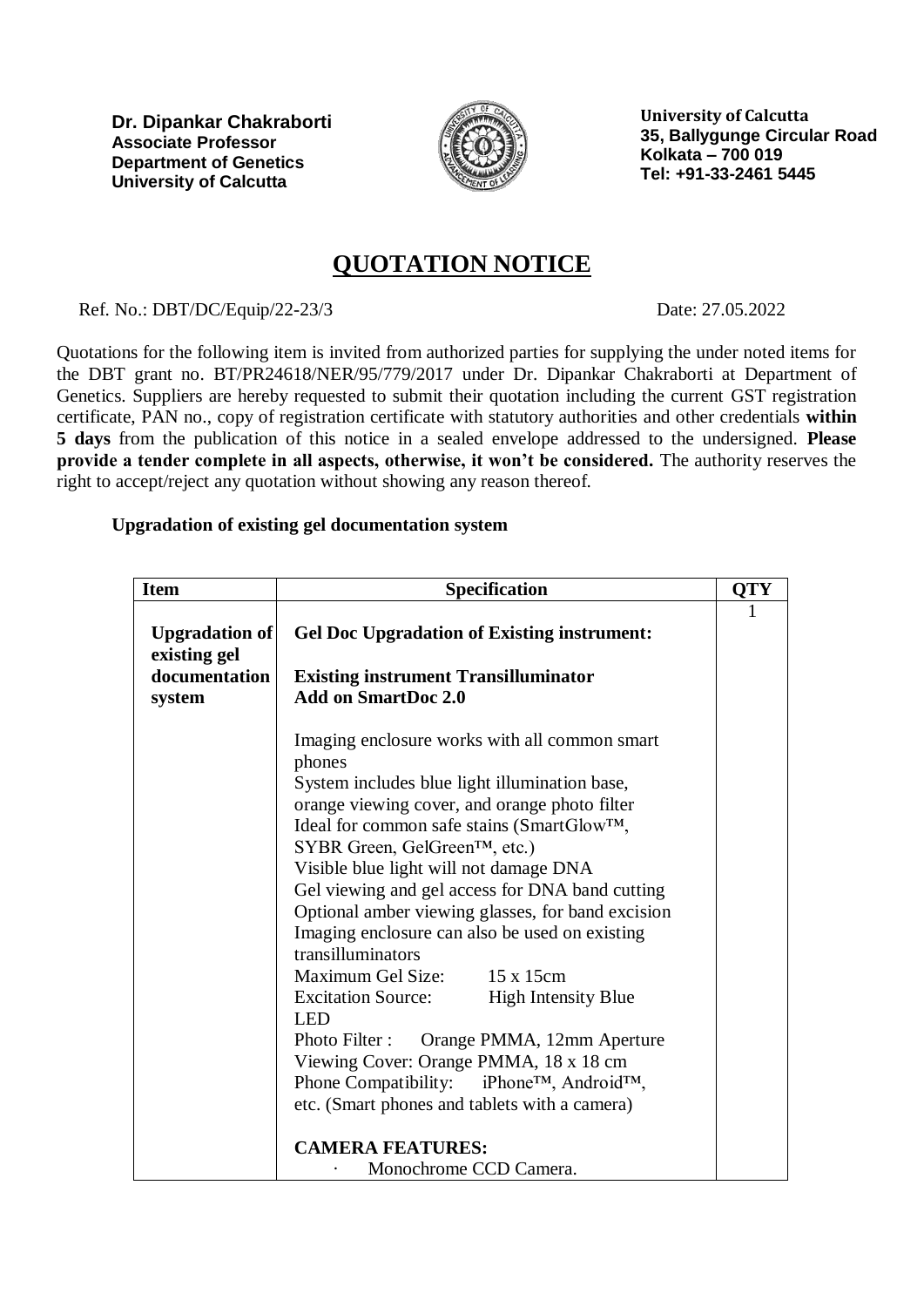| Scientific 0 grade Sony sensor.                      |  |
|------------------------------------------------------|--|
| <b>Image resolution of 4.2 Megapixels</b>            |  |
| Pixel size: $4.65$ um x $4.65$ um                    |  |
| Low noise. High speed data interface.<br>$\bullet$   |  |
| Automatic & Manual Exposure.<br>$\ddot{\phantom{0}}$ |  |
| manual F1.2, 8 - 48mm zoom lens<br>$\bullet$         |  |
| Fully upgradeable to chemiluminescence<br>$\bullet$  |  |
| Dynamic range of 3.5 orders of                       |  |
| magnitude.                                           |  |
| 1D Analysis Software features-freeware               |  |
| Recognize number gel lanes manually.                 |  |
| Bands and background automatically.                  |  |
| Add or delete any band, adjust or move               |  |
| any lane as you want Density contrast.               |  |
| Scan appointed gel lane, describe the                |  |
| scan curve, and then compute the density             |  |
| integral calculus and peak value of each band        |  |
| in this lane. Compare the volume of one spot         |  |
| to a reference.                                      |  |
| Cancel or redo all the operations                    |  |
| infinitely.                                          |  |
| Compatible Desktop: 1TB, Widow 10, i3 11 th          |  |
| generation, 22 inche Screen, wireless optical        |  |
| mouse & Keyboard                                     |  |
|                                                      |  |

Yours faithfully,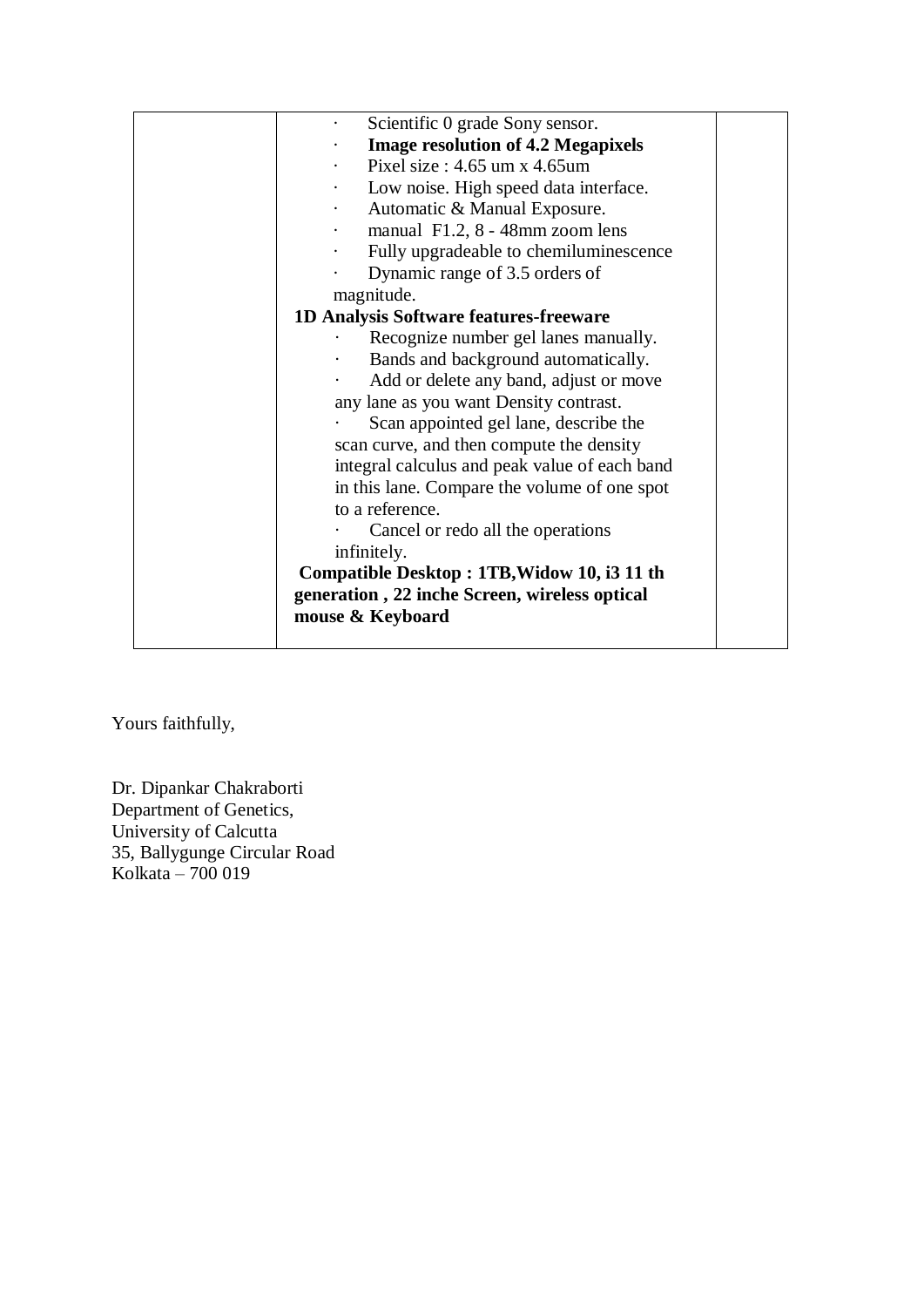

**University of Calcutta 35, Ballygunge Circular Road Kolkata – 700 019 Tel: +91-33-2461 5445**

# **QUOTATION NOTICE**

Ref. No.: DBT/DC/Consumable/22-23/1 Date: 27.05.2022

Quotations for the following item is invited from authorized parties for supplying the under noted items for the DBT grant no. BT/PR24618/NER/95/779/2017 under Dr. Dipankar Chakraborti at Department of Genetics. Suppliers are hereby requested to submit their quotation including the current GST registration certificate, PAN no., copy of registration certificate with statutory authorities and other credentials **within 5 days** from the publication of this notice in a sealed envelope addressed to the undersigned. **Please provide a tender complete in all aspects, otherwise, it won't be considered.** The authority reserves the right to accept/reject any quotation without showing any reason thereof.

## **Metagenomic analysis of soil samples**

|                                                |                                                                                         | No. of  |
|------------------------------------------------|-----------------------------------------------------------------------------------------|---------|
| <b>Item</b>                                    | <b>Specification</b>                                                                    | samples |
| <b>NGS based ITS</b>                           | <b>Source sample: Soil</b>                                                              |         |
| amplicon<br>sequencing<br>from soil<br>samples | <b>Deliverables</b><br><b>Sample processing: DNA</b> isolation,<br>amplification and QC | 4       |
|                                                | <b>Sequencing platform:</b><br>250 PE in Illumina NovaSeq 6000                          |         |
|                                                | <b>Data to be generated : Minimum 0.1 Million</b><br>reads                              |         |
|                                                | <b>Analysis: Standard</b>                                                               |         |

Yours faithfully,

Dr. Dipankar Chakraborti Department of Genetics, University of Calcutta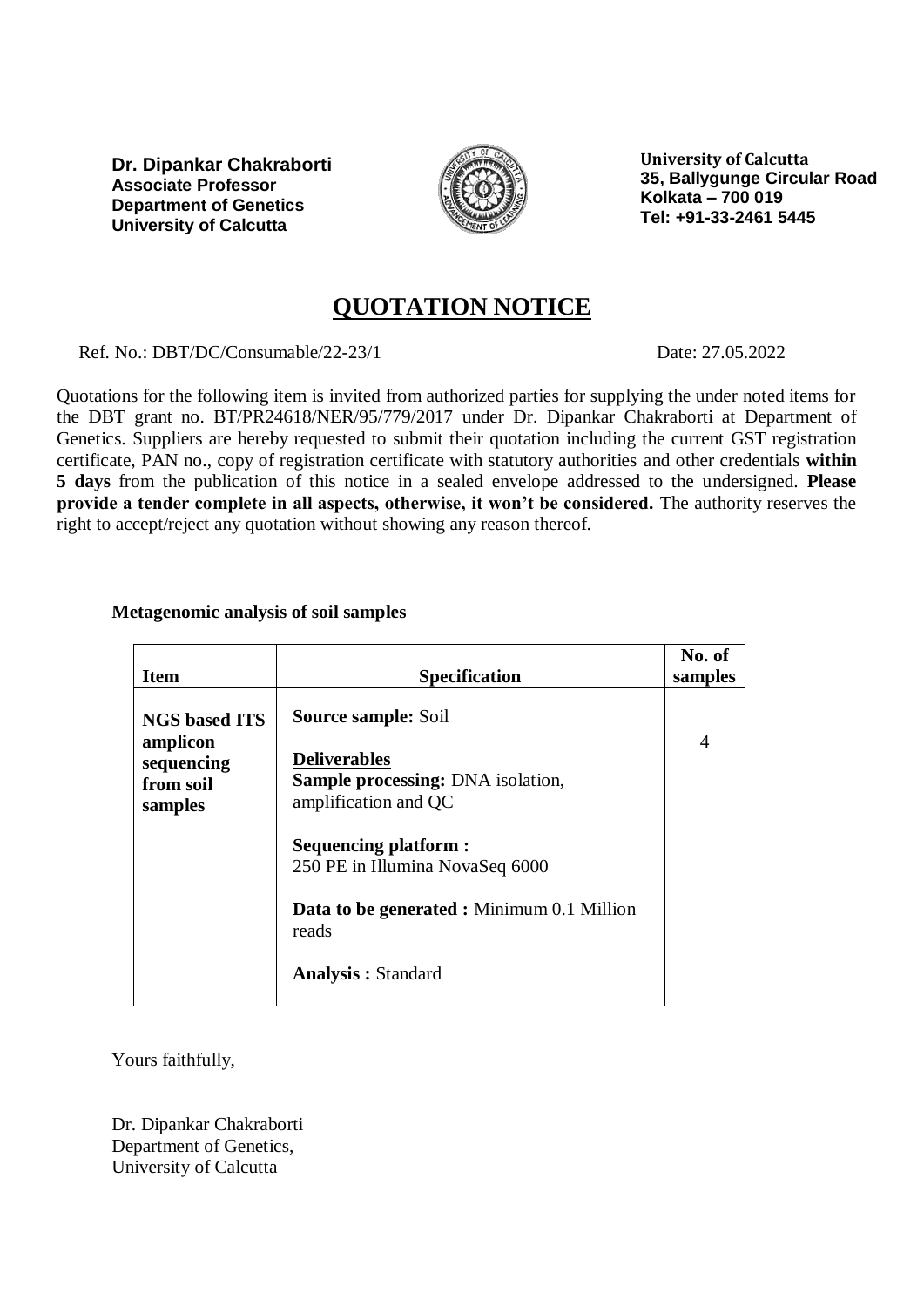35, Ballygunge Circular Road Kolkata – 700 019 **Dr. Dipankar Chakraborti Associate Professor Department of Genetics University of Calcutta**



**University of Calcutta 35, Ballygunge Circular Road Kolkata – 700 019 Tel: +91-33-2461 5445**

## **QUOTATION NOTICE**

Ref. No.: DBT/DC/Consumable/22-23/2 Date: 27.05.2022

Quotations for the following item is invited from authorized parties for supplying the under noted items for the DBT grant no. BT/PR24618/NER/95/779/2017 under Dr. Dipankar Chakraborti at Department of Genetics. Suppliers are hereby requested to submit their quotation including the current GST registration certificate, PAN no., copy of registration certificate with statutory authorities and other credentials **within 5 days** from the publication of this notice in a sealed envelope addressed to the undersigned. **Please provide a tender complete in all aspects, otherwise, it won't be considered.** The authority reserves the right to accept/reject any quotation without showing any reason thereof.

## **ddRAD sequencing based SNP genotyping in** *Helopeltis theivora*

| <b>Item</b>                                                                         | <b>Specification</b>                                                                                                                                                                                                                                                                                                                                                                                                                                                                                                                                                                                                                                  | No. of<br>samples |
|-------------------------------------------------------------------------------------|-------------------------------------------------------------------------------------------------------------------------------------------------------------------------------------------------------------------------------------------------------------------------------------------------------------------------------------------------------------------------------------------------------------------------------------------------------------------------------------------------------------------------------------------------------------------------------------------------------------------------------------------------------|-------------------|
| ddRAD sequencing<br><b>based SNP</b><br>genotyping in<br><b>Helopeltis theivora</b> | <b>Source sample:</b> <i>Helopeltis theivora</i> (Insect; Tea<br>mosquito bug)<br><b>Sample Processing – DNA Isolation and its QC</b><br>using Bioanalyzer.<br><b>Library Preparation</b> using recommended protocol<br>and <b>Sequencing</b> on illumina platform to generate<br>150-200 MB/samples data.<br><b>Bioinformatics:</b> Analysis: Call rate QC, Clustering<br>and Genotype Matrix development using Gene<br>Studio Software, use Plink and custom R scripts to<br>provide comprehensive report. Structural and<br>functional annotation of SNP dataset Association<br>mapping for different morphological traits along with<br>LD score. | 24                |

Yours faithfully,

Dr. Dipankar Chakraborti Department of Genetics, University of Calcutta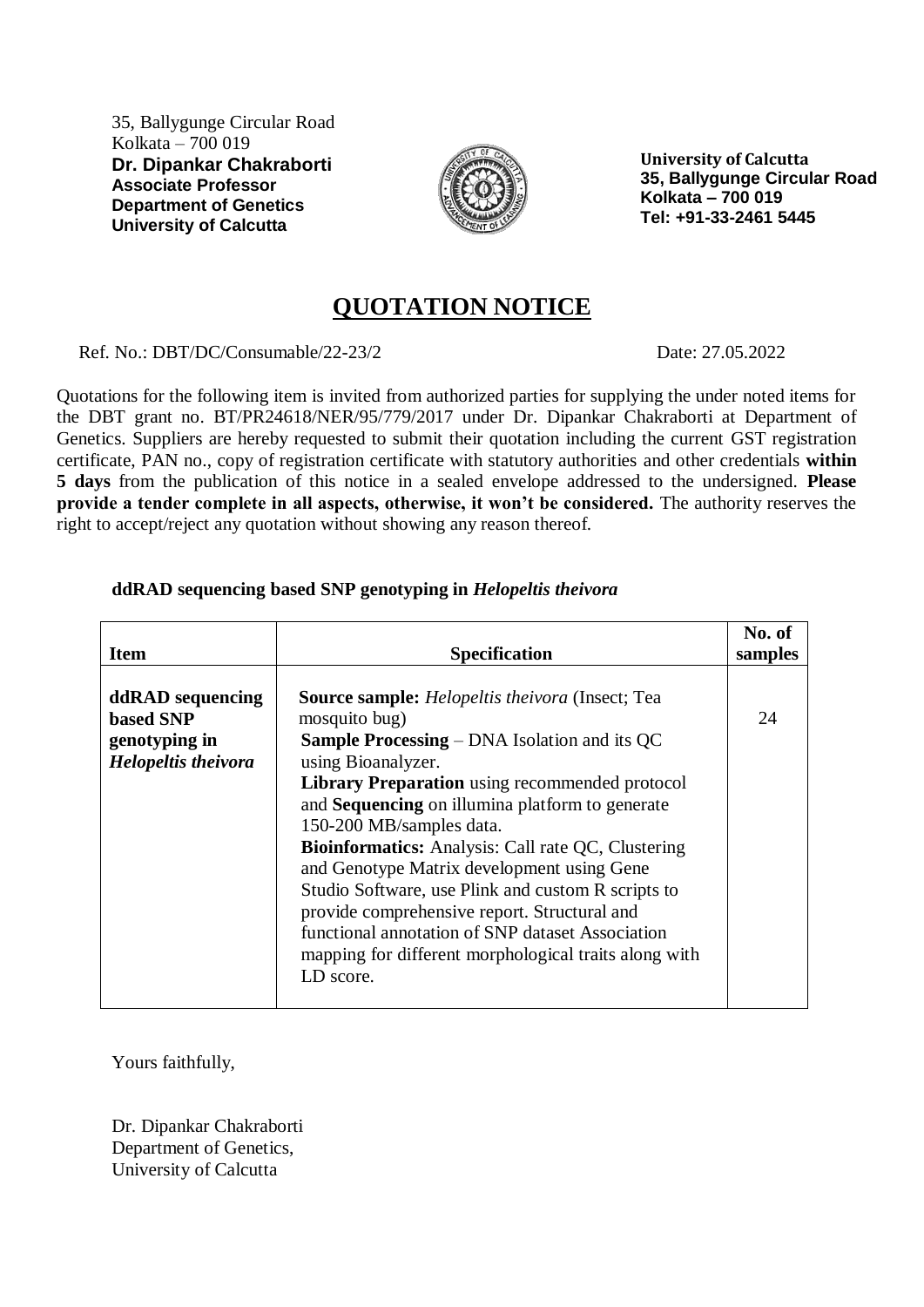35, Ballygunge Circular Road Kolkata – 700 019 **Dr. Dipankar Chakraborti Associate Professor Department of Genetics University of Calcutta**



**University of Calcutta 35, Ballygunge Circular Road Kolkata – 700 019 Tel: +91-33-2461 5445**

# **QUOTATION NOTICE**

Ref. No.: DBT/DC/Consumable/22-23/3 Date: 27.05.2022

Quotations for the following item is invited from authorized parties for supplying the under noted items for the DBT grant no. BT/PR24618/NER/95/779/2017 under Dr. Dipankar Chakraborti at Department of Genetics. Suppliers are hereby requested to submit their quotation including the current GST registration certificate, PAN no., copy of registration certificate with statutory authorities and other credentials **within 5 days** from the publication of this notice in a sealed envelope addressed to the undersigned. **Please provide a tender complete in all aspects, otherwise, it won't be considered.** The authority reserves the right to accept/reject any quotation without showing any reason thereof.

### **Sanger sequencing**

| <b>Item</b>              | <b>Specification</b>                        | No. of<br>samples |
|--------------------------|---------------------------------------------|-------------------|
| <b>Sanger sequencing</b> | Sanger sequencing from purified PCR product | 100<br>reactions  |

Yours faithfully,